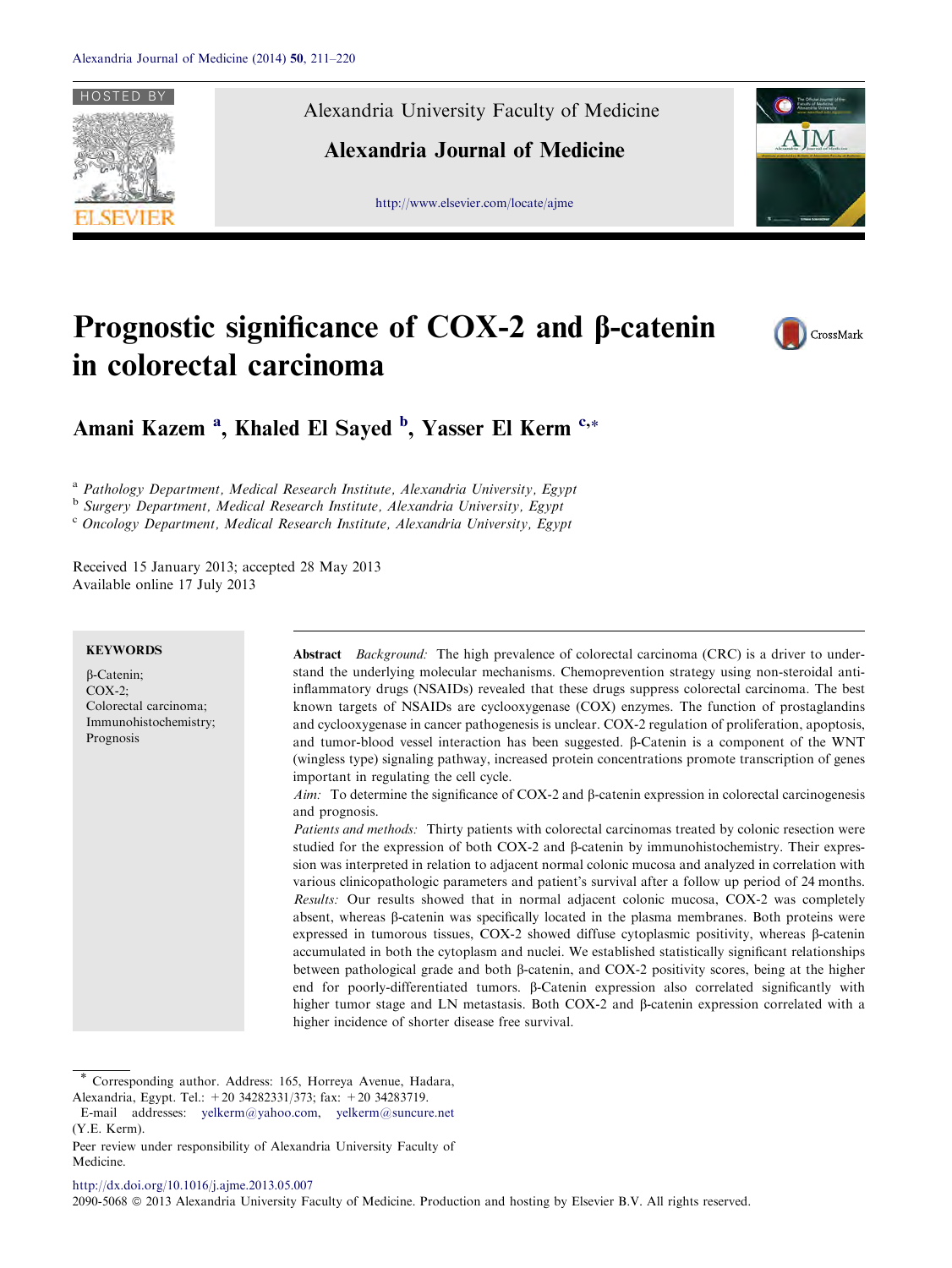Conclusion: Both  $\beta$ -catenin and COX-2 expression may play an important role in the evolution of colon carcinogenesis. Increased expression of both could be used as a marker of tumor progression and poor prognosis. This might be of therapeutic value for allocating patients with colorectal carcinoma to different treatment modalities.

ª 2013 Alexandria University Faculty of Medicine. Production and hosting by Elsevier B.V. All rights

reserved.

## 1. Introduction

Adenocarcinoma of the colon and rectum is the second leading cause of death from cancer in the industrialized world.<sup>[1](#page-8-0)</sup> In Egypt, Colorectal carcinoma is the third most common tumor in males after urinary bladder and lymphohemopoietic malignancies, and in females it ranks fifth after breast, lymphohe-mopoietic, cervical, and urinary bladder cancers.<sup>[2](#page-8-0)</sup> Recently interest in Egyptian CRC has been raised when clinical studies revealed a high incidence of the disease among the young Egyptian population.[3](#page-8-0) Occurrence of colorectal carcinoma at young age in Egypt could reflect the presence of clinically inapparent inherited syndromes, furthermore there is a high prevalence of consanguinity in Egypt because of the tradition of interfamilial marriages and this cultural characteristic could contribute to non-syndromic inherited predisposition.<sup>[4](#page-8-0)</sup>

Several epidemiological researches reported a 40–50% decrease in the relative risk of colorectal cancer in persons chronically using non-steroidal anti-inflammatory drugs (NSAIDs) indicating that these drugs might have a chemoprotective and possibly chemotherapeutic effect.<sup>[5–9](#page-8-0)</sup> The best known targets of NSAIDs are cyclooxygenase (COX) enzymes, which convert arachidonic acid to prostaglandins (PGs) and thromboxane. Among these PGs, prostaglandin E2 (PGE2) can promote tumor growth by binding its receptors and activating signal pathways which control cell proliferation, migration, apoptosis, and angiogenesis. Therefore, COX inhibition is a promising approach for chemoprevention of colorectal cancer.<sup>[10](#page-8-0)</sup> Unlike COX-1, which is found constitutively in tissues, COX-2 expression is induced by a variety of mediators, including among others  $\beta$ -catenin.<sup>[11](#page-8-0)</sup>

 $\beta$ -Catenin plays an important role in the WNT signaling pathway. Mutations in Wnt/adenomatous polyposis coli  $(APC)/\beta$ -catenin  $(CTNNB1)$  signaling pathway members have been found in many colorectal carcinomas.<sup>[12](#page-8-0)</sup> Wnt ligands bind to transmembrane Frizzled receptors and their co-receptors, leading to phosphorylation and sequestration of the complex composed of APC, casein kinase 1, glycogen synthase kinase 3, and axin. The resultant stabilization of intracellular CTNNB1 facilitates its translocation to the nucleus, where it interacts with transcription factors of the T-cell factor/lymphoid enhancer-binding factor, activating the targets controlling cell growth and differentiation. Therefore, the interaction with CTNNB1 has been considered to be essential for the tumor suppressor activity of  $APC<sup>13</sup>$  $APC<sup>13</sup>$  $APC<sup>13</sup>$  In addition, CTNNB1 is a multifunctional signaling protein, which also binds to E-cadherin, linking E-cadherin to actin filaments and promoting cell adhesion and differentiation and epithelial membrane transition  $(EMT)$ .<sup>[14](#page-8-0)</sup> Down-regulation of the epithelial molecule E-cadherin, is a critical event in tumor invasion and a master programer of EMT. The molecules involved in EMT represent potential targets for pharmacological agents and open new avenues for the control of metastatic spread in the treatment of malignancies.<sup>[15](#page-8-0)</sup>

There is increasing evidence that  $COX-2$  and  $\beta$ -catenin are often co-expressed in cancer cells.[16](#page-8-0) However, this coordinated over-expression and its role in colorectal carcinoma needs further investigations.

The present study was undertaken on 30 cases of colorectal carcinoma. The expression and cellular localization of both COX-2 and  $\beta$ -catenin using immunohistochemistry was performed to determine the correlation between them and their relation to various clinicopathological parameters and patient's survival after a follow up period of 24 months.

## 2. Patients and methods

## 2.1. Patients

The current study was carried out on a total of thirty patients with colorectal cancer admitted to the department of surgery, Medical Research Institute, Alexandria University from February 2009 to February 2012. The patients were 21 male and 9 female with a male/female ratio of 2.33:1 and a mean age of 52 years (range, 32–70 years).

Thirteen patients had right colon cancer (5 patients had cancer coecum and 8 patients had ascending colon cancer) and 17 patients had left colon cancer (7 patients had descending colon cancer, 7 patients had sigmoid cancer and 3 patients had rectosigmoid cancer). None of the patients had received neoadjuvant therapy prior to surgery and none had a known family history of colorectal cancer. All patients included in this study underwent routine laboratory investigations, radiological investigations (Barium enema, C.T. abdomen) as well as colonoscopic examination and biopsy to confirm malignancy. The surgical procedures performed to our patients were right hemicolectomy for patients with right sided colon cancer, left hemicolectomy for patients with left sided colon cancer and anterior resection for patients with sigmoid and rectosigmoid cancer.

After surgery, all patients were referred to cancer management and research department for adjuvant treatment which was given based on the pathological stage and different risk factors and were followed up for 24 months at the Oncology unit, while their corresponding colectomy specimens were examined at the Pathology department; all departments are affiliated to the Medical Research Institute, Alexandria University, Egypt.

#### 2.2. Methods

In the pathology department, formalin-fixed, paraffin-embedded paired tissue sections from colon carcinoma and adjacent non-malignant mucosa were obtained from each case.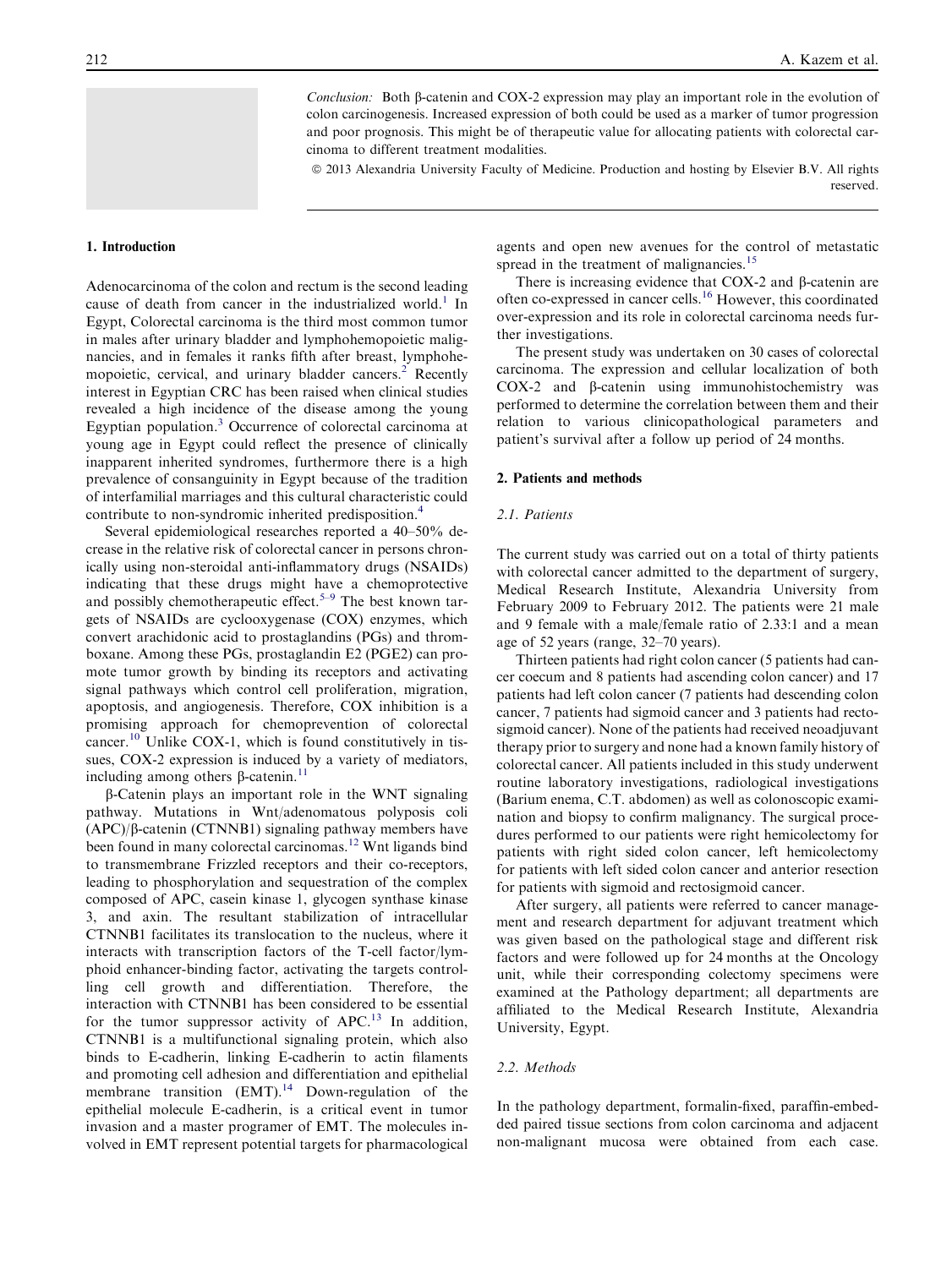Hematoxylin and eosin-stained tissue sections were examined under a light microscope and the histological type of colorectal cancer was determined according to the World Health Organi-zation criteria.<sup>[17](#page-8-0)</sup>

Tumors were classified into well, moderately and poorly differentiated tumors ( $>50\%$  solid areas) and the T classification based on the criteria of classification of the American Joint Committee on Cancer (AJCC).<sup>[18](#page-8-0)</sup> was performed. According to the AJCC classification, T1 (tumor has invaded the lamina propria or muscle layer), T2 (tumor has invaded the perimuscular connective tissue; no extension beyond the serosa or into the liver), T3 (tumor has perforated the serosa or has directly invaded one adjacent organ or both) T4 (tumor extends more than 2 cm into the liver, and/or into two or more adjacent organs), respectively.

Respective tissue blocks were then sectioned at  $4 \mu m$  and mounted on glass slides coated with 3-aminopropyltrimethoxysilane and stained immunohistochemically.

#### 2.2.1. Primary antibodies

Two primary antibodies were used; anti-COX-2 rabbit polyclonal antibody (Thermo Scientific, Fermont, USA), used at a 1:50 dilution and anti- $\beta$ -catenin rabbit monoclonal antibody (clone E247; Thermo Scientific, Fermont, USA), used at a 1:20 dilution.

# 2.2.2. Immunohistochemistry<sup>[19](#page-8-0)</sup>

Prior to immunohistochemical staining, sections were deparaffinized and rehydrated using standard procedures. Antigen retrieval was performed using heat treatment; endogenous peroxidase activity was blocked by incubation with 3% hydrogen peroxide for 10 min. To block non-specific antigen sites, tissue sections were incubated for 1 h in 1.5% bovine serum albumin at room temperature. Incubation with the primary antibodies was performed at room temperature for 30 min with anti-COX-2 and anti- $\beta$ -catenin. After the primary antibody incubation step, a secondary antibody from a streptavidin biotin complex peroxidase kit (LSAB® + kit, Dako, Copenhagen, Denmark) was used according to the manufacturer's instructions. Peroxidase activity was developed with the substrate 3,3'-diaminobenzidine tetrahydrochloride (DAB; Dako) by incubating the sections in DAB for 10 min. Sections were then rinsed gently with distilled water and counterstained with hematoxylin.

Appropriate positive and negative controls were included in each run of immunohistochemistry. Negative controls were prepared simultaneously for all 30 samples by replacing the primary antibody with distilled water. Positive staining controls for COX-2 included sections of lung carcinoma. For b-catenin normal colonic epithelial cells served as internal positive controls with membrane staining. External positive control was sections from breast carcinoma.

## 2.2.3. Immunohistochemical scoring

Processed specimens were scored under the light microscope.

A method taking into consideration both intensity and distribution of COX-2 immunoreactivity was employed.<sup>[20,21](#page-9-0)</sup> The distribution was scored according to the number of positive cells; none (not stained), 0; focal  $(< 1/3$  of cells stained), 1; multi-focal  $(1/3-2/3)$  of cells stained), 2; and diffuse  $(2/3)$  stained), 3. The staining intensity was scored as: none (not stained), 0; mild (between 0 and 2), 1; and strong, 2. The distribution and intensity scored were added to produce the following grades for the staining: 0, negative; 2–3 weakly positive; and 4–5, strongly positive.

As previously described by Jass et al.,  $^{22}$  $^{22}$  $^{22}$  scoring of  $\beta$ -catenin was based upon the distribution of  $\beta$ -catenin within the cell membrane  $(0-1)$ , cytoplasm  $(0-2)$ , and nuclei  $(0-2)$ . We also calculated  $\beta$ -catenin activation score as the sum of nuclear score  $(+2)$  = positive expression;  $+1$  = weak expression;  $0 =$  no expression), cytoplasmic score (+2 = positive expression;  $+1$  = weak expression; 0 = no expression), and membrane score  $(0 = \text{positive membrane expression}; +1 =$ negative membrane expression). Total scores were then collapsed into three grades (grade I, 0–1; grade II, 2–3; grade III, 4–5). with a total score of 0 reflecting cell membrane staining only, similar to that seen in normal colonic mucosa, up to an aggregate score of 5 for tumors with strong nuclear staining (2), diffuse cytoplasmic staining (2), and loss of cell membrane staining (1).

# 2.2.4. Statistical analysis $^{23}$  $^{23}$  $^{23}$

Statistical analysis was performed using SPSS for Windows version 10.0 (SPSS Inc, Chicago, IL, USA).

The relation between COX-2 and  $\beta$ -catenin immunohistochemical scores and various clinicopathological features as well as survival rates were analyzed using the Fisher Exact test, Monte Carlo test or chi- squared test. The Spearman rank correlation test was used to analyze the correlation of b-catenin and COX-2 expression with tumor grade. An association between  $COX-2$  and  $\beta$ -catenin expressions was tested using the chi-squared test. Significant difference between b-Catenin expression-grades in regard to high COX-2 expression scores was identified using Z test.

Disease free survival (DFS) was calculated from the date of diagnosis to the date of death/progression or the date of last seen. The prognostic significance of Cox-2 and  $\beta$ -catenin was analyzed by univariate and multivariate analysis for prognostic significance for 24 months of DFS. Multivariate analysis was carried out using the Cox proportional hazard model.

A p value of less than 0.05 was considered significant.

#### 3. Results

Thirty patients with colorectal carcinoma were included in the present work. They consisted of 21 males and 9 females with ages ranging from 32 to 70 years (mean 52 years).

[Table 1](#page-3-0) shows the clinicopathological features of the 30 patients with colorectal carcinomas studied.

Histopathologic examination of colectomy specimens revealed that 26 cases were adenocarcinomas, three cases were mucinous adenocarcinoma and one case was signet ring cell carcinoma.

Of the 26 adenocarcinomas, 5 (16.6%) were well differentiated, 14 (46.6%) were moderately differentiated, and 7 (23.33%) were poorly differentiated.

# 3.1. Analysis of COX-2 immunoreactivity

Normal colonic epithelium and stroma adjacent to the tumor tissue showed no staining for COX-2 [\(Fig. 1](#page-4-0)A).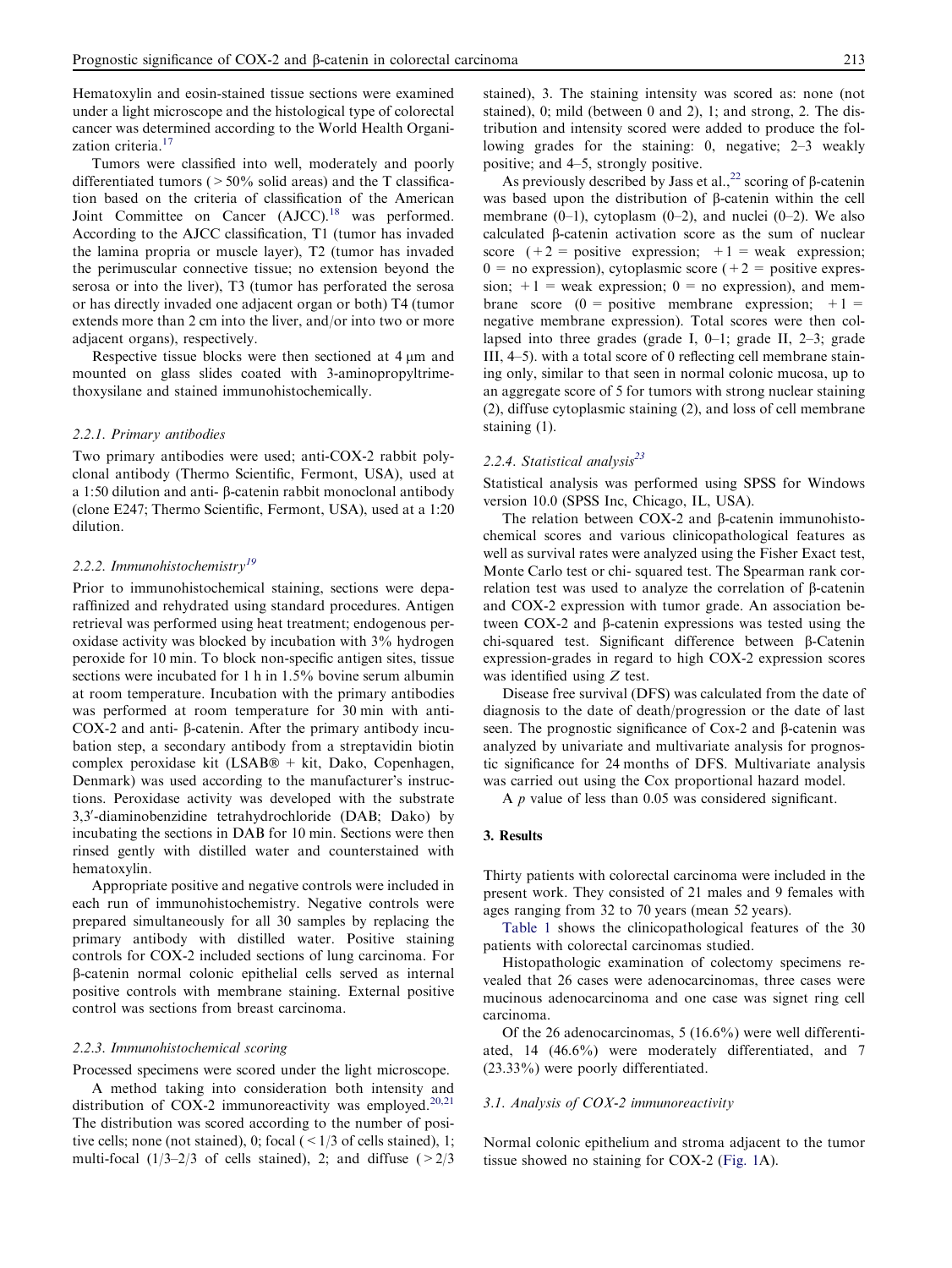| Items                 | Number         | $\frac{0}{0}$ |
|-----------------------|----------------|---------------|
| Age                   |                |               |
| < 50                  | $\overline{7}$ | 23.3          |
| > 50                  | 23             | 76.7          |
| Sex                   |                |               |
| Females               | 9              | 30            |
| Males                 | 21             | 70            |
| Site                  |                |               |
| Lt                    | 17             | 56.7          |
| Rt                    | 13             | 43.3          |
| Grade                 |                |               |
| Well                  | 5              | 16.6          |
| Moderate              | 14             | 46.6          |
| Poor                  | $\overline{7}$ | 23.3          |
| Type                  |                |               |
| Adenocarcinoma        | 26             | 86.7          |
| Mucoid carcinoma      | $\sqrt{3}$     | 10            |
| Signet ring carcinoma | $\mathbf{1}$   | 3.33          |
| <b>Stage</b>          |                |               |
| <b>IIA</b>            | 18             | 60            |
| <b>IIIB</b>           | 12             | 40            |
| LNs                   |                |               |
| $+ve$                 | 12             | 40            |
| $-ve$                 | 18             | 60            |

<span id="page-3-0"></span>Table 1 clinicopathologic features of the 30 colorectal carcinomas cases studied.

Immunohistochemically detectable COX-2 expression has been reported in all 30 (100%) colorectal carcinomas analyzed. In all positive cases, COX-2 immunoreactivity pattern was located diffusely in the cytoplasm. Weak positivity was found in 7 cases (23.3%) [\(Fig. 1B](#page-4-0)). Strong positivity with perinuclear accentuation ([Fig. 1](#page-4-0)C) or granular cytoplasmic pattern ([Fig. 1D](#page-4-0) and E) was observed in 23 cases (76.6%). COX-2 expression in tumourous areas was reported both in the neoplastic epithelial cells, as well as in the surrounding inflammatory cells, vascular endothelial cells, smooth muscle fibers, nerve fibers and fibroblasts [\(Fig. 1C](#page-4-0)–H). Two cases of mucinous adenocarcinoma showed strong positivity and one case showed weak positivity [\(Fig. 1](#page-4-0)H). On the other hand the case of signet ring cell carcinoma showed weak COX-2 positivity.

## 3.2. Analysis of  $\beta$ -catenin immunoreactivity

In normal tissue adjacent to colorectal carcinoma,  $\beta$ -catenin was mainly localized in the plasma membrane of the cell-to-cell border with a weak expression in the cytoplasm of both the colonic epithelium and goblet cells. No nuclear  $\beta$ -catenin was seen in the normal colonic mucosa ([Fig. 2](#page-5-0)A).

In colorectal carcinoma tissue,  $\beta$ -catenin immunoreactivity was detected in all 30 samples. Complete loss of  $\beta$ -catenin immunoreactivity in the cell-to-cell border was observed in 12 cases [\(Fig. 2B](#page-5-0)). b-Catenin immunostaining reactivity of grade II was observed in 18 cases (60%) [\(Fig. 2](#page-5-0)C). Grade III b-catenin immunoreactivity in both the cytoplasm and nuclei of tumor cells was seen in 12 cases (40%) ([Fig. 2D](#page-5-0)). Inflammatory cells, stromal cells, nerve fibers and endothelial cells all were  $\beta$ -catenin negative ([Fig. 2](#page-5-0)A–E). The three cases of mucinous adenocarcinoma showed grade II b-catenin immunostaining, whereas the case of signet ring cell carcinoma showed grade III positivity ([Fig. 2](#page-5-0)F).

#### 3.2.1. Statistical analysis

The relation between both COX-2 and  $\beta$ -catenin expression and various clinicopathological parameters is summarized in [Table 2](#page-6-0).

A significant increase in number of cases having stronger COX-2 and  $\beta$ -catenin positivity was found in higher histologic grades of colorectal carcinoma ( $p = 0.026$  and 0.032, respectively). However no significant relation was found between COX-2 scores and other clinicopathological parameters, including, depth of invasion, lymph node metastasis, or tumor stage. Grade III  $\beta$ -catenin expression was significantly more frequent in male patients ( $p = 0.004$ ), Lt sided tumors ( $p = 0.002$ ), higher histologic grade ( $p = 0.032$ ) and stage ( $p = 0.002$ ) tumors as well as in node positive tumors ( $p = 0.002$ ).

A significant correlation was found between both COX-2 and  $\beta$ -catenin expression on one hand and histologic grade on the other hand ( $p = 0.013$  and 0.014, respectively).

COX-2 expression was significantly associated with  $\beta$ -catenin expression ( $\chi^2$  test = 5, p = 0.05). All Grade III  $\beta$ -catenin immunostaining were strongly positive for COX-2 and all weakly positive cases for COX-2 had grade II immunostaining for b-catenin. b-Catenin grade III positive tumors showed a significantly higher frequency of strong positive expression of COX-2 (scores  $> 4$ ) than did  $\beta$ -catenin grade II positive tumors (100% vs. 66.6%,  $Z = 2.24$ ,  $P = 0.05$ ).

#### 3.2.2. Prognosis in relation to immunostaining results

The follow-up time was 24 months after surgery.

Disease free survival and COX-2 expression; weakly versus strongly positive ([Fig. 3](#page-6-0)):

Survival analysis for all patients showed that COX-2 expression was associated with disease free survival; i.e., shorter disease free survival was identified in patients with strong COX-2 expression scores ( $p \le 0.002$ ).

[Fig. 3](#page-6-0) DFS curves according to COX-2 expression scores.

The higher the score of COX-2 immunohistochemical expression, the lower the percentage of DFS.

Disease free survival and  $\beta$ -catenin expression; Grade II versus Grade III [\(Fig. 4\)](#page-6-0):

Survival analysis for all patients showed that  $\beta$ -catenin expression was associated with disease free survival; where shorter disease free survival was noted in patients with  $\beta$ -catenin grade III scores ( $p < 0.005$ ).

[Fig. 4](#page-6-0) DFS curves according to  $\beta$ -catenin expression grades.

The higher  $\beta$ -catenin grade of immunostaining, the lower the percentage of disease free survival.

[Table 3](#page-7-0) shows the relation between COX-2 and  $\beta$ -catenin expression and patient's outcome by the end of follow up period of 24 months.

Both COX-2 and  $\beta$ -catenin expressions were related to disease free survival with significantly higher rates of recurrence and death in the patients with strong COX-2 and grade III  $\beta$ -catenin expression ( $p \le 0.006$  and 0.001, respectively).

Univariate analysis showed a highly significant difference in DFS between weak and strong COX-2 expression and also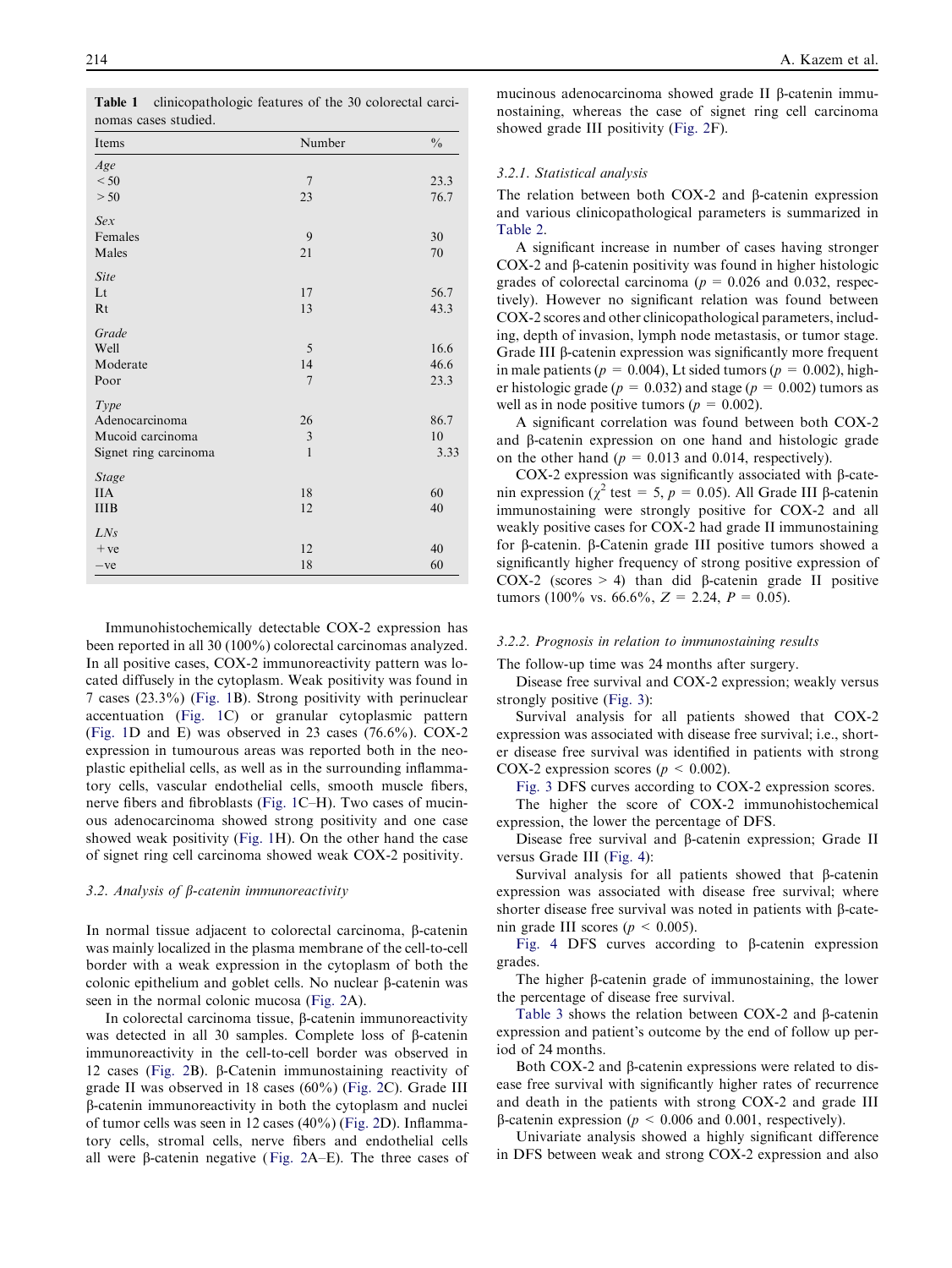<span id="page-4-0"></span>

Figure 1 Immunohistochemical staining for COX-2 (X400). (A) Absent COX-2 staining in normal colonic tissue adjacent to tumorous area. (B) Well differentiated adenocarcinoma showing weak cytoplasmic positivity. (C) Moderately differentiated adenocarcinoma showing strong, perinuclear cytoplasmic immunoreactivity. (D) Moderately differentiated adenocarcinoma with strong granular cytoplasmic positivity, note positive staining of luminal inflammatory cells and stromal cells. (E) Strong positivity in a case of poorly differentiated adenocarcinoma. (F) Perineural invasion with positivity of tumor cells, stromal and neural cells. (G) Positive immunostaining of smooth muscle fibers and stromal cells surrounding the tumor tissue. (H) Strong positivity in a case of mucinous adenocarcinoma. Note positive staining of endothelial cells.

between Grade II and III  $\beta$ -catenin expression ( $p = 0.002$ ). However the statistical significance in univariate analysis could not be confirmed through multivariate analysis ( $p = 0.390$  and 0.129, respectively) [\(Table 4\)](#page-7-0).

## 4. Discussion

Carcinogenesis and development of colorectal cancer are multi-step and multi-stage processes involving cumulative effects of many genes and epigenetic alterations (e.g., DNA hypomethylation).<sup>[24](#page-9-0)</sup>

In this work the expression of both COX-2 and  $\beta$ -catenin was studied in 30 patients with colorectal carcinoma by immunohistochemistry. Their expression was correlated with various clinicopathologic parameters and with patient's disease free survival after a follow up period of 24 months.

Evidence suggests that NSAIDs reduce the risk of CRC and that this effect is mediated through COX-2 inhibition.<sup>[5,10](#page-8-0)</sup> COX-2 has fatty acid oxygenase activity for the synthesis of prostaglandins from arachidonic acid. Previous studies have reported that prostaglandin production is generally enhanced in cancer cells, and that prostaglandins promote the proliferation and metastasis of cancer cells. Thus, COX-2 induction has the potential to promote tumor growth and progression.<sup>[25](#page-9-0)</sup>

Several studies have shown that the COX-2 expression is elevated in colorectal cancer when compared with normal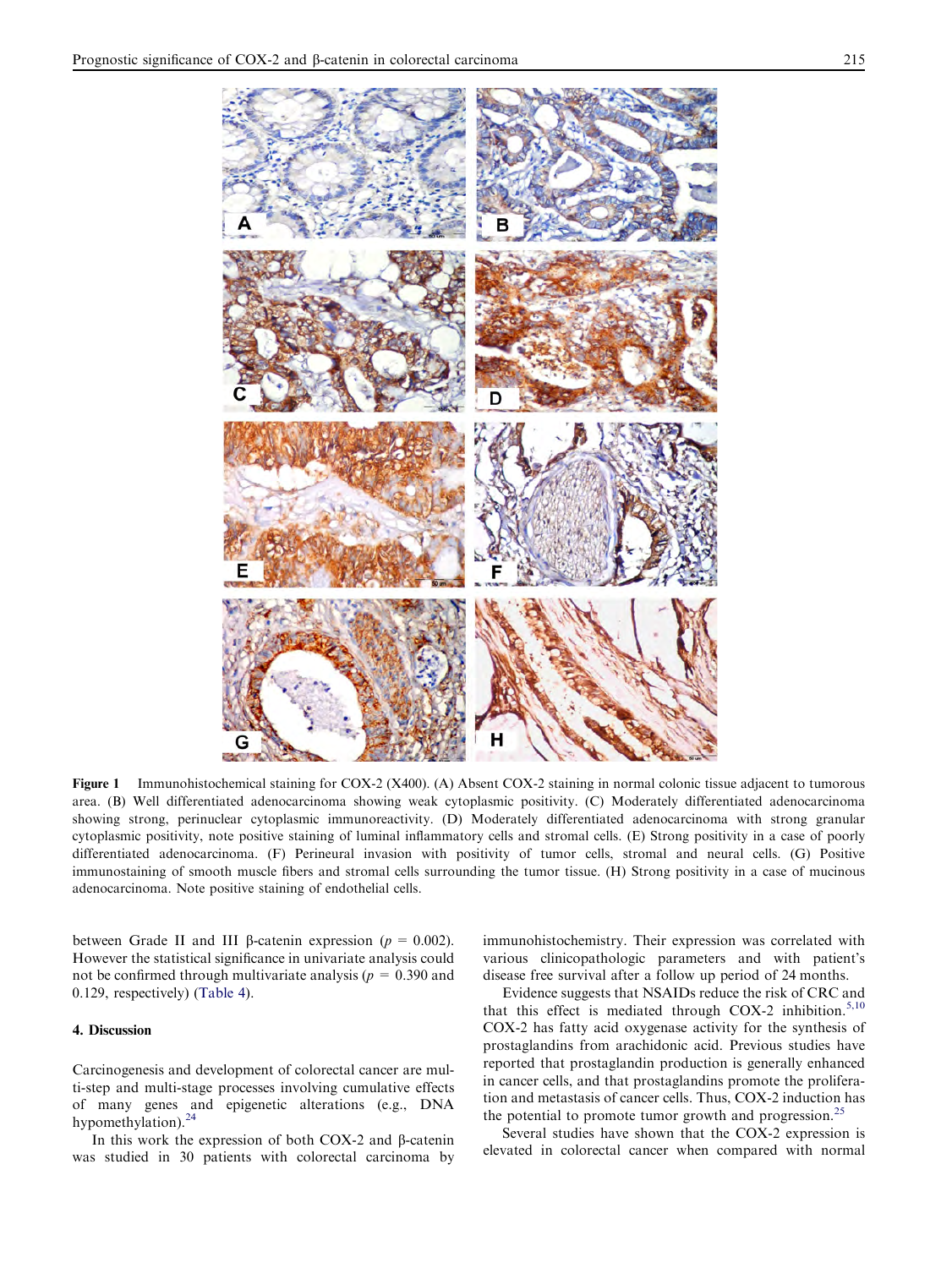<span id="page-5-0"></span>

Figure 2 Immunostaining with  $\beta$ -catenin monoclonal antibody (X400). (A) Membranous and cytoplasmic staining of normal colonic glandular epithelium adjacent to tumor tissue. (B) Well differentiated colonic adenocarcinoma showing grade II positivity. (C) Grade II positivity in a moderately differentiated colonic adenocarcinoma with retained membranous positivity in addition to the cytoplasmic staining. (D) Poorly differentiated colonic adenocarcinoma showing grade III positivity in both the cytoplasm and nuclei of tumor tissue. (E) Perineural invasion with grade II positivity in tumor tissue, while stromal, neural and inflammatory cells appear negative. (F) Grade II positivity with weak nuclear staining in colonic mucinous adenocarcinoma.

mucosa[.26,27](#page-9-0) Our results confirmed these previous observations where, COX-2 protein was detected in all of colorectal carcinomas – with different scores of positivity – and was absent in the adjacent normal colorectal tissue. In the literature, increased COX-2 expression was detected in other tumors, and was believed to be involved in their pathogenesis.<sup>28–32</sup> Therefore our results suggest that increased expression of COX-2 protein correlates with colorectal carcinogenesis.

In agreement with others,<sup>[25](#page-9-0)</sup> no significant correlation was found in this work, between COX-2 expression scores and many clinicopathological parameters, including gender, age, tumor localization, depth of tumor invasion, lymph node metastasis, or stage. However, we did find a significant negative correlation between the expression of COX-2 and the degree of tumor differentiation ( $p = 0.026$ ). Others reported that COX-2 expression is related to lymph node involvement and Duke's stage.<sup>[32](#page-9-0)</sup> These discrepancies may be related to the use in this study of the TNM staging system or to the different scoring systems and antibodies employed in immunohistochemistry.

In line with previous publications; $33$  we did find in this study a strong positivity of stromal cells of the tumorous areas to COX-2 in contrast to their complete negativity in the normal adjacent mucosa. This important finding suggests that

COX-2 might be a mediator of tumor epithelial-stromal interactions in colorectal carcinoma. Therefore it could be possible to eliminate the growth and invasive progression promoting effects of stromal fibroblasts by the use of NSAIDs especially COX-2 inhibitors for treatment and prevention of colorectal carcinoma.

It has been demonstrated that COX-2 is one of several genes that are transcriptionally activated by  $\beta$ -catenin.<sup>[34](#page-9-0)</sup>

In this study,  $\beta$ -catenin localization was different in cancer cells and normal mucosal cells. Normal colonic epithelial cells showed strong uniform membranous  $\beta$ -catenin immunostaining at the cell–cell junction. The localization of  $\beta$ -catenin immunoreactivity to the plasma membrane and cell to cell border of the normal colonic mucosa is consistent with the findings of Iwamoto et al. $35$  where they stated that the cytoplasmic tail of b-catenin binds to E-cadherin and, indirectly, to the cytoskeleton, so it is localized to the adherens' junction of the cell-to-cell plasma membrane. Formation of multiprotein complexes consisting of proteins such as APC, axin and  $\beta$ -catenin makes  $\beta$ -catenin a target for degradation, so that no cytoplasmic or nuclear  $\beta$ -catenin will be detected in normal tissue.<sup>[36](#page-9-0)</sup> Other workers,  $37,38$  stated that localization of b-catenin, primarily to the apical-lateral cell membrane, signifies its role in cell adhesion.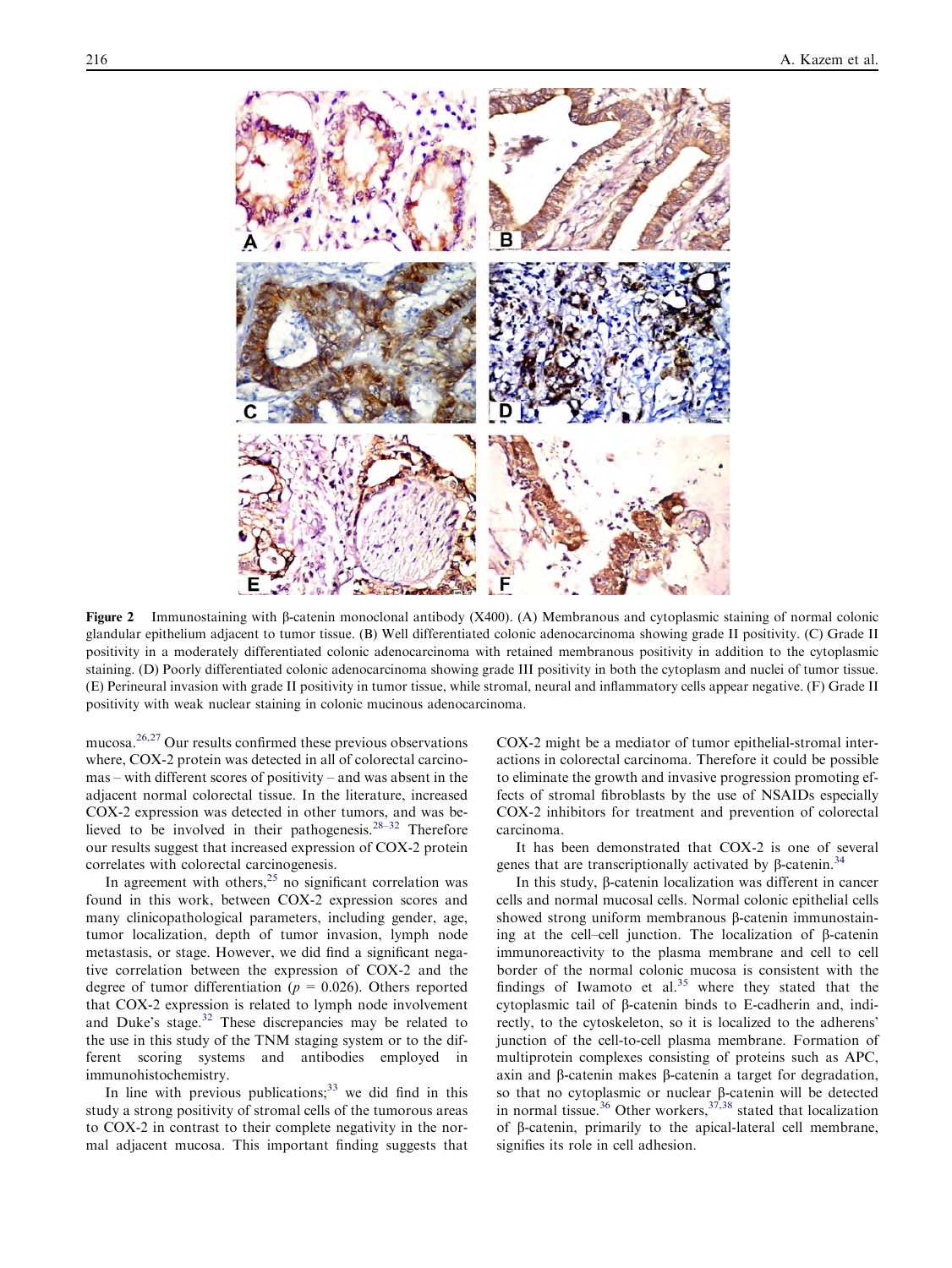<span id="page-6-0"></span>

|                | $COX-2$                 |                             |                  |                             | $\beta$ -Catenin |               |                |               |
|----------------|-------------------------|-----------------------------|------------------|-----------------------------|------------------|---------------|----------------|---------------|
|                | Weak                    |                             | Strong           |                             | $\rm II$         |               | $\rm III$      |               |
|                | No.                     | $\sqrt[0]{\hskip -1.0pt 0}$ | No.              | $\sqrt[0]{\hskip -1.0pt 0}$ | No.              | $\frac{0}{0}$ | No.            | $\frac{0}{0}$ |
| Age            |                         |                             |                  |                             |                  |               |                |               |
| $< 50$         | $\boldsymbol{0}$        | $0.0\,$                     | $\boldsymbol{7}$ | 100.0                       | $\sqrt{2}$       | 28.57         | 5              | 71.42         |
| $>50$          | $\overline{7}$          | 30.4                        | 16               | 69.56                       | 16               | 69.56         | $\overline{7}$ | 30.43         |
| FEp            |                         | 0.154                       |                  |                             |                  | 0.084         |                |               |
| Sex            |                         |                             |                  |                             |                  |               |                |               |
| Male           | $\overline{4}$          | 19.04                       | 17               | 80.95                       | $\overline{9}$   | 42.85         | 12             | 57.14         |
| Female         | $\overline{\mathbf{3}}$ | 33.3                        | 6                | 66.6                        | 9                | 100.0         | $\overline{0}$ | 0.0           |
| FEp            |                         | 0.640                       |                  |                             |                  | $0.004*$      |                |               |
| <b>Site</b>    |                         |                             |                  |                             |                  |               |                |               |
| Left           | $\overline{c}$          | 11.76                       | 15               | 88.23                       | 6                | 35.29         | 11             | 64.7          |
| Right          | 5                       | 38.46                       | $\,$ $\,$        | 61.53                       | 12               | 92.30         | $\mathbf{1}$   | 7.6           |
| FEp            |                         | 0.190                       |                  |                             |                  | $0.002*$      |                |               |
| Grade          |                         |                             |                  |                             |                  |               |                |               |
| Well           | $\mathfrak{Z}$          | 60.0                        | $\sqrt{2}$       | 40.0                        | $\sqrt{5}$       | 100.0         | $\mathbf{0}$   | 0.0           |
| Moderate       | $\overline{c}$          | 14.28                       | 12               | 85.71                       | $\,$ $\,$        | 57.14         | 6              | 42.85         |
| Poor           | $\boldsymbol{0}$        | 0.0                         | $\sqrt{ }$       | 100.0                       | $\sqrt{2}$       | 28.57         | 5              | 71.42         |
| MCp            |                         | $0.026*$                    |                  |                             |                  | $0.032*$      |                |               |
| Mucoid         | $\mathbf{1}$            | 33.3                        | $\overline{c}$   | 66.6                        | $\mathfrak{Z}$   | 100.0         | $\mathbf{0}$   | 0.0           |
| Signet         | $\mathbf{1}$            | 100.0                       | $\boldsymbol{0}$ | $0.0\,$                     | $\boldsymbol{0}$ | 0.0           | $\mathbf{1}$   | 100.0         |
| <b>Stage</b>   |                         |                             |                  |                             |                  |               |                |               |
| <b>IIA</b>     | 6                       | 33.3                        | 12               | 66.6                        | $15\,$           | 83.33         | $\mathfrak{Z}$ | 16.66         |
| $\rm IIIB$     | $\mathbf{1}$            | 8.33                        | 11               | 91.66                       | 3                | 25.0          | 9              | 75.0          |
| FEp            |                         | 0.193                       |                  |                             |                  | $0.002*$      |                |               |
| LNs            |                         |                             |                  |                             |                  |               |                |               |
| $N1 + 2$       | $\mathbf{1}$            | 8.3                         | 11               | 91.66                       | $\mathfrak{Z}$   | 25.0          | 9              | 75.0          |
| N <sub>o</sub> | 6                       | 33.3                        | 12               | 66.6                        | 15               | 83.33         | $\mathfrak{Z}$ | 16.66         |
| FEp            |                         | 0.193                       |                  |                             |                  | $0.002*$      |                |               |

FEp:  $p$  value for Fisher exact test.

MCp: *p* value for Monte Carlo test.<br>\* Statistically significant at  $p \le 0.05$ .



0 6 12 18 24 30 100 80 60 40 20  $\overline{0}$ Time (months) DFS (%) B- catenin Grade Grade II

Figure 3 COX-2 expression curve in relation to disease free survival (24 months).

In our series, b-catenin expression was altered in all primary colorectal carcinomas studied (maintained or lost membranous + cytoplasmic or nuclear positivity). This

Figure  $4\quad\beta$ -Catenin expression curve in relation to disease free survival (24 months).

aberrant distribution of  $\beta$ -catenin inferred from cytoplasmic or nuclear distribution which was sometimes also cell–cell adhesion-deficient reflects either an ineffective  $\beta$ -catenin or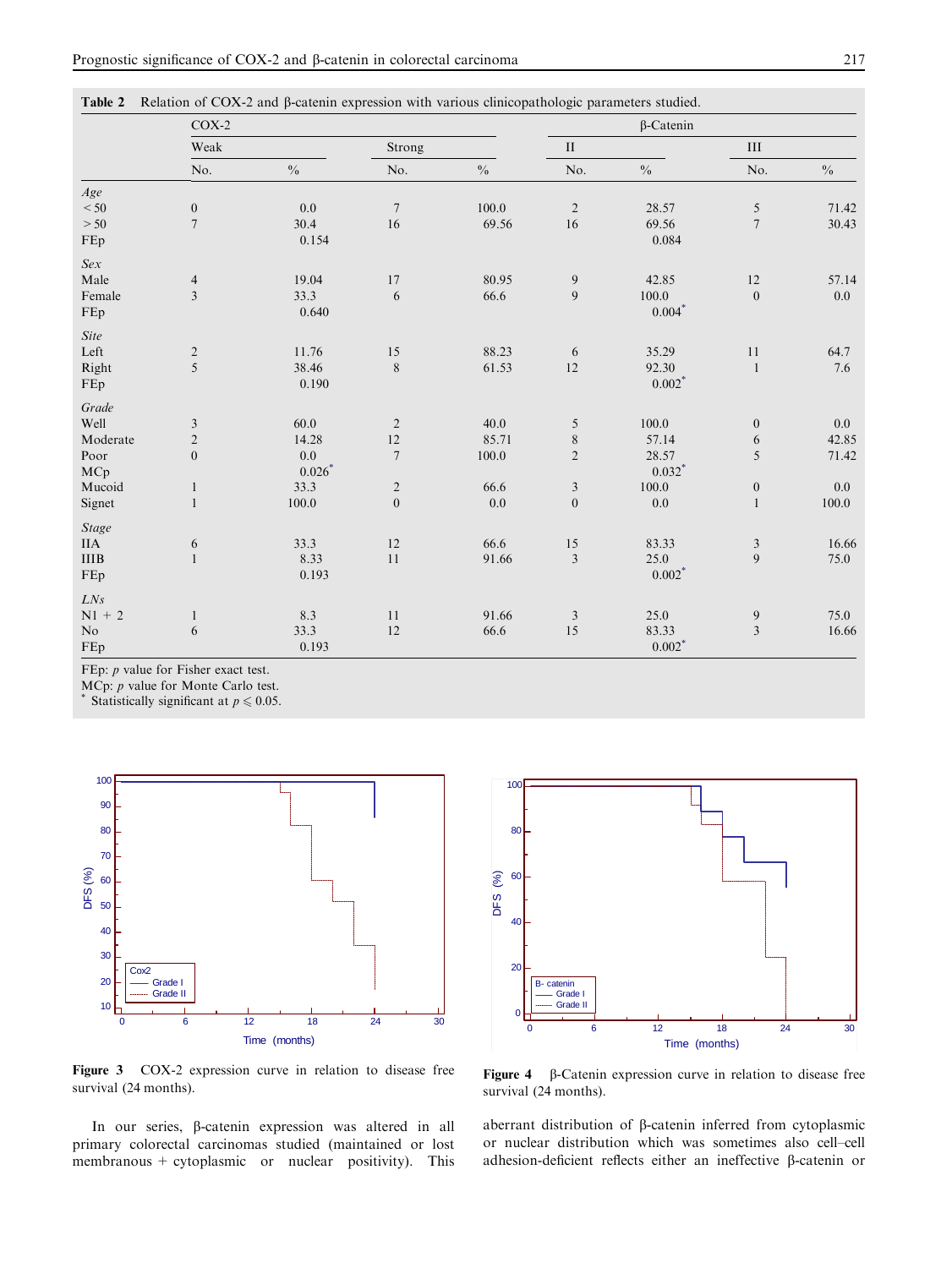| <b>Table</b> of INGRESON CONCERT CO2X 2 and p carefull and patient 3 outcome at the end of 24 months. |                |               |                |               |                  |               |                |               |
|-------------------------------------------------------------------------------------------------------|----------------|---------------|----------------|---------------|------------------|---------------|----------------|---------------|
| Survival                                                                                              | $COX-2$        |               |                |               | $\beta$ -Catenin |               |                |               |
|                                                                                                       | Weak           |               | Strong         |               |                  |               | Ш              |               |
|                                                                                                       | N <sub>o</sub> | $\frac{0}{0}$ | N <sub>o</sub> | $\frac{0}{0}$ | No               | $\frac{0}{0}$ | N <sub>o</sub> | $\frac{0}{0}$ |
| End of 24 months                                                                                      |                |               |                |               |                  |               |                |               |
| Deaths                                                                                                |                | 14.28         |                | 39.13         |                  | 0.0           | 10             | 83.3          |
| Recurrence                                                                                            | $\theta$       | 0.0           | 10             | 43.4          |                  | 44.4          |                | 16.66         |
| Free                                                                                                  | h              | 85.71         |                | 17.39         | 10               | 55.5          | $\theta$       | 0.0           |
| MCp                                                                                                   |                | 0.006         |                |               |                  | $\leq 0.001$  |                |               |

<span id="page-7-0"></span>Table 3 Relation between COX-2 and B-catenin and patient's outcome at the end of 24 months.

FEp:  $p$  value for Fisher Exact test.

MCp: p value for Monte Carlo test.

Statistically significant at  $p \leq 0.05$ .

Table 4 Univariate and multivariate analysis of clinicopathologic parameters and COX-2 and  $\beta$ -catenin status as predictors of DFS in colorectal carcinoma patients.

| Variables        | Univariate analysis |                      | Multivariate analysis |           |  |
|------------------|---------------------|----------------------|-----------------------|-----------|--|
|                  | Test                | $P$ value            | Test                  | $P$ value |  |
| Age              |                     | 0.918                |                       |           |  |
| <b>Sex</b>       | <b>FE</b>           | 0.194                |                       |           |  |
| Site             | <b>FE</b>           | 0.103                |                       |           |  |
| Grade            | <b>MW</b>           | 0.001'               | Cox regression        | 0.231     |  |
| TNM Stage        | <b>MW</b>           | $0.008$ <sup>*</sup> |                       | 0.084     |  |
| $COX-2$          | FE                  | $0.002^*$            |                       | 0.390     |  |
| $\beta$ -catenin | <b>FE</b>           | $0.002^*$            |                       | 0.129     |  |

Variables were subgrouped as follows: Age  $\leq 50$  years compared with  $> 50$  years: site Lt vs. Rt: Grades I–II compared with grade III: Stage IIA vs. IIIB, COX-2 weak versus strong: β-catenin grade II expression versus grade III. LNs involved were not added to the parameters studied being included in the TNM stage.

Only variables with  $p < 0.05$  in univariate analysis were included in the multivariate analysis.

FE: Fisher Exact test.  $t =$  Student t-test. MW: Mann Whitney test.  $*$  Statistically significant at  $p \le 0.05$ .

loss of b-catenin connection to the cytoskeleton. Observations that are documented in other reports, $39$  where they thought that an abnormally high amount of  $\beta$ -catenin in the cytoplasm and not in the intercellular boundary seems to indicate a b-catenin protein with oncogenic potential. This cytoplasmic and nuclear accumulations of  $\beta$ -catenin suggest enhanced transcription and activation of the target genes (such as c-myc, cyclin D1 and matrilysin) which are responsible for tumor proliferation and malignant progression through interaction with members of the TCF/LEF DNA-binding family.[40,41](#page-9-0)

In agreement with other workers<sup>[42](#page-9-0)</sup> we reported a higher expression of  $\beta$ -catenin in males ( $p = 0.004$ ). On the other hand we did not find any correlation between  $\beta$ -catenin expression and patient's age. A significant association between Lt sided tumors and stronger β-catenin expression was noted in our study  $(p = 0.002)$  a finding previously reported by others.[43](#page-9-0)

Grade III expression of  $\beta$ -catenin that we observed correlated significantly with deteriorating tumor grade  $[p = 0.032]$ , findings that are supported by other publica-tions.<sup>[44](#page-9-0)</sup> However others<sup>42</sup> reported lower expression of  $\beta$ -catenin in high grade tumors. These discrepancies could be due to

the use in our study of a different  $\beta$ -catenin scoring system of immunostaining. Furthermore, a significant association between grade III β-catenin expression in colorectal carcinomas, and advanced tumor stage (depth of invasion) was noted  $[p \le 0.002]$ . Where, the more deeply invasive tumors (IIIB) showed higher grade expression of  $\beta$ -catenin than superficial tumors (IIA). Similar findings have been reported previously both in CRC and in other types of human carcinoma.<sup>[42,16](#page-9-0)</sup> In the present series also and in agreement with others,  $34$  high grade expression of b-catenin was associated with lymph node metastasis  $[p = 0.002]$ .

In line with our results some workers.<sup>[45](#page-9-0)</sup> recommended the use of b-catenin as a marker of colorectal tumor progression and explained it by loss of  $\beta$ -catenin-mediated cell–cell adhesion, and polarity and activation of genes necessary for invasion and dissociation.

A positive association between the COX-2 and  $\beta$ -catenin was observed in the current work ( $p < 0.05$ ). Furthermore, b-catenin grade III positive tumors showed a significantly higher frequency of strongly COX-2 positive tumors than did  $\beta$ -catenin grade II positive tumors ( $P = 0.05$ ). In addition their expressions were correlated with higher colorectal adenocarcinoma grade. These relationships are supported by another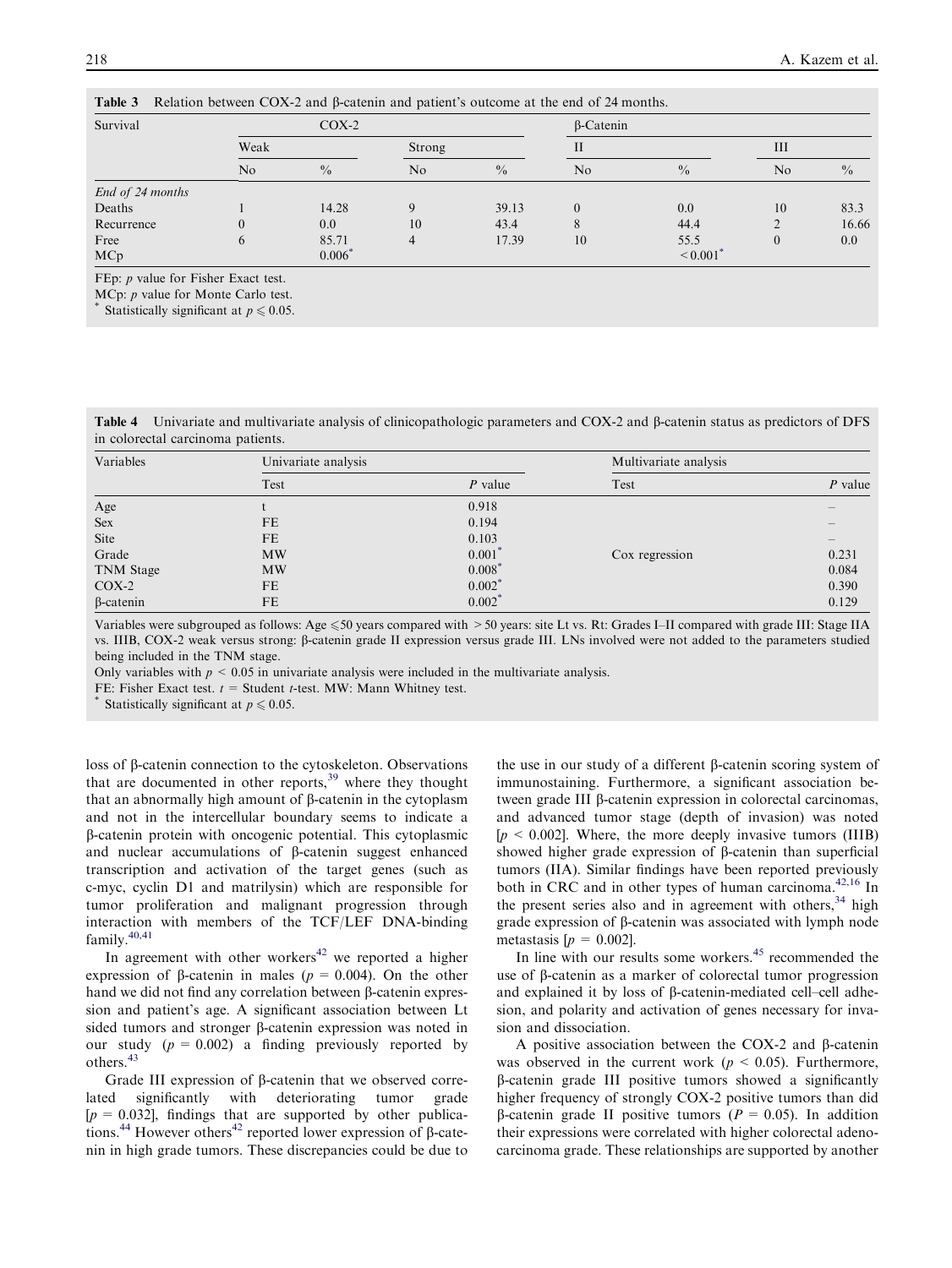<span id="page-8-0"></span>study<sup>43</sup> who stated that colonic adenocarcinoma is characterized by correlated cellular expression of COX-2 and b-catenin and that a neoplastic  $COX-2/\beta$ -catenin positive phenotype may be linked to colorectal cancer progression. The PGE2, produced by COX-2, rapidly causes transactivation of EGFR, which triggered the ERK2-mitogenic signaling pathway in a colon cancer cell line.[46](#page-9-0) Furthermore, PGE2 increases the invasiveness of colon cancer cells by trans-activating c-Met and increasing the tyrosine phosphorylation of  $\beta$ -catenin.<sup>[47](#page-9-0)</sup> A recent study has also shown that  $\beta$ -catenin stabilizes COX-2 mRNA by interacting with AU-rich elements in a 3 V untrans-lated region.<sup>48</sup> Others<sup>[49](#page-9-0)</sup> concluded that the pCOX2-0.8 minimal promoter contains a novel functional T-cell factor/ lymphoid enhancer factor (TCF/LEF)-response element (TBE Site II; -689/-684) that responds directly to enhanced  $Wnt/\beta$ -catenin signaling and which may be important for the onset/progression of gastric cancer. Considering these data, it may be possible that COX-2 and  $\beta$ -catenin may form a positive feedback loop.

In agreement with others<sup>[42,50–52](#page-9-0)</sup> a strong COX-2 and grade III b-catenin expression were associated with shorter disease free survival ( $p \le 0.002$  and 0.001, respectively); where patients with higher scores of expression had poorer disease free survival at the end of a follow up period of 24 months. Both COX-2 and  $\beta$ -catenin expression were related to patient's disease free survival in the present study. A significantly lower frequency of disease free survivors was noted among patients having strong  $COX-2$  and grade III  $\beta$ -catenin expression  $(p < 0.006$  and 0.001, respectively). Furthermore, in univariate analysis patients with a strong COX-2 expression and grade III have a shorter DFS than those with weak COX-2 and grade II  $\beta$ -catenin expression ( $p = 0.002$ ). However this significance could not be maintained in multivariate analysis. This means either that they are not independent poor prognostic factors or it might simply be due to the restricted number of patients in our study (30 cases).

## 5. Conclusion

From the present work, it can be concluded that, the detection of diffuse COX-2 cytoplasmic expression only in colorectal carcinoma and increased expression scores in higher tumor grades implicate that COX-2 might be an early marker of neoplastic transformation involved in both initiation and progression of colorectal carcinoma.

The alterations in the expression and cellular localization of b-catenin occurs early in colorectal tumorigenesis and becomes more strongly expressed in high-grade, deeply invasive and lymph node metastatic tumors suggesting that  $\beta$ -catenin expression may add prognostic information to standard clinicopathological parameters that can be used in selecting candidates for closer follow up and aggressive adjuvant therapy.

In our present study, COX-2 showed significant association with the expression of  $\beta$ -catenin in colorectal carcinoma, suggesting a coordinated local interaction between these molecules to potentiate the growth and invasion of colorectal carcinoma. Therefore they could be used to select patients that might benefit from new pharmacological agents and gene therapy targeting both prostaglandin and  $\beta$ -catenin mediated growth pathways.

At present, whether COX-2 and B-catenin expressions are a valid prognostic marker for colorectal carcinoma remains controversial. Their relation to DFS was significant only in univariate but not multivariate analysis. So they might have the potential to be a poor predictor of prognosis. To elucidate this relationship, further investigations are required on a larger number of cases.

#### Conflict of interest

We have no conflict of interest to declare.

## References

- 1. [Midgley R, Kerr D. Colorectal cancer.](http://refhub.elsevier.com/S2090-5068(13)00055-9/h0005) Lancet 1999;353:391–9.
- 2. Abou-Zeid [AA, Khafagy W, Marzouk DM, Alaa A, Mostafa I,](http://refhub.elsevier.com/S2090-5068(13)00055-9/h0010) [Ela MA. Colorectal cancer in Egypt.](http://refhub.elsevier.com/S2090-5068(13)00055-9/h0010) Dis Colon Rectum 2002;45[:1255–60.](http://refhub.elsevier.com/S2090-5068(13)00055-9/h0010)
- 3. Soliman [AS, Bondy ML, Levin B, et al. Colorectal cancer in](http://refhub.elsevier.com/S2090-5068(13)00055-9/h0015) [Egyptian patients under 40 years of age.](http://refhub.elsevier.com/S2090-5068(13)00055-9/h0015)Int J Cancer 1997;71:26–30.
- 4. Soliman [AS, Bondy ML, Levin B, El-Badawy S, Khaled H,](http://refhub.elsevier.com/S2090-5068(13)00055-9/h0020) [Hablass A, et al.](http://refhub.elsevier.com/S2090-5068(13)00055-9/h0020) Int. J. Cancer 1998;77:811–6.
- 5. Thun [MJ, Namboodiri MM, Heath Jr CW. Aspirin use and](http://refhub.elsevier.com/S2090-5068(13)00055-9/h0025) [reduced risk of fatal colon cancer.](http://refhub.elsevier.com/S2090-5068(13)00055-9/h0025) N Engl J Med 1991;325:1593-6.
- 6. [Herendeen JM, Lindley C. Use of NSAIDs for the chemopreven](http://refhub.elsevier.com/S2090-5068(13)00055-9/h0030)[tion of colorectal cancer.](http://refhub.elsevier.com/S2090-5068(13)00055-9/h0030) Ann Pharmacother 2003;37(11):1664–74.
- 7. [Benamouzing R, Uzzan B, Little J, Chaussade S. Low dose](http://refhub.elsevier.com/S2090-5068(13)00055-9/h0035) [aspirin, COX-inhibition and chemoprevention of colorectal can](http://refhub.elsevier.com/S2090-5068(13)00055-9/h0035)cer. [Curr Top Med Chem](http://refhub.elsevier.com/S2090-5068(13)00055-9/h0035) 2005;5(5):493–503.
- 8. Flossmann [E, Rothwell PM. Effect of aspirin on long-term risk of](http://refhub.elsevier.com/S2090-5068(13)00055-9/h0040) [colorectal cancer: consistent evidence from randomised and](http://refhub.elsevier.com/S2090-5068(13)00055-9/h0040) [observational studies.](http://refhub.elsevier.com/S2090-5068(13)00055-9/h0040) Lancet 2007;369(9573):1603–13.
- 9. Cooper [K, Squires H, Carroll C, Papaioannou D, Booth A, Logan](http://refhub.elsevier.com/S2090-5068(13)00055-9/h0045) [RF, et al. Chemoprevention of colorectal cancer: systematic](http://refhub.elsevier.com/S2090-5068(13)00055-9/h0045) [review and economic evaluation.](http://refhub.elsevier.com/S2090-5068(13)00055-9/h0045) Health Technol Assess 2010;14[\(32\):1–206.](http://refhub.elsevier.com/S2090-5068(13)00055-9/h0045)
- 10. Myung [SJ, Kim IH. Role of prostaglandins in colon cancer.](http://refhub.elsevier.com/S2090-5068(13)00055-9/h0050) [Korean J Gastroenterol](http://refhub.elsevier.com/S2090-5068(13)00055-9/h0050) 2008;51(5):274–9.
- 11. Poon [R, Smits R, Li C, Jagmohan-Changur S, Kong M, Cheon S,](http://refhub.elsevier.com/S2090-5068(13)00055-9/h0055) [et al. Cyclooxygenase two \(COX-2\) modulates proliferation in](http://refhub.elsevier.com/S2090-5068(13)00055-9/h0055) [aggressive fibromatosis \(desmoid tumour\).](http://refhub.elsevier.com/S2090-5068(13)00055-9/h0055) Oncogene 2001;20[:451–60.](http://refhub.elsevier.com/S2090-5068(13)00055-9/h0055)
- 12. Groden [J, Thliveris A, Samowitz W, Carlson M, Gelbert L, et al.](http://refhub.elsevier.com/S2090-5068(13)00055-9/h0060) [Identification and characterization of the familial adenomatous](http://refhub.elsevier.com/S2090-5068(13)00055-9/h0060) [polyposis coli gene.](http://refhub.elsevier.com/S2090-5068(13)00055-9/h0060) Cell 1991;66:589–600.
- 13. Barker [N, Clevers H. Mining the Wnt pathway for cancer](http://refhub.elsevier.com/S2090-5068(13)00055-9/h0065) therapeutics. [Nat Rev Drug Discov](http://refhub.elsevier.com/S2090-5068(13)00055-9/h0065) 2006;5:997–1014.
- 14. Willert [K, Jones KA. Wnt signaling: is the party in the nucleus?](http://refhub.elsevier.com/S2090-5068(13)00055-9/h0070) [Genes Dev](http://refhub.elsevier.com/S2090-5068(13)00055-9/h0070) 2006;20:1394–404.
- 15. Guarino [M, Rubino B, Ballabio G. The role of epithelial](http://refhub.elsevier.com/S2090-5068(13)00055-9/h0075)[mesenchymal transition in cancer pathology.](http://refhub.elsevier.com/S2090-5068(13)00055-9/h0075) Pathology 2007;39[\(3\):305–18.](http://refhub.elsevier.com/S2090-5068(13)00055-9/h0075)
- 16. Moon [WS, Park HS, Lee H, Pai R, Tarnawski AS, Kim KR, et al.](http://refhub.elsevier.com/S2090-5068(13)00055-9/h0080) [Co-expression of COX-2, C-met and beta-catenin in cells forming](http://refhub.elsevier.com/S2090-5068(13)00055-9/h0080) [invasive front of gallbladder cancer.](http://refhub.elsevier.com/S2090-5068(13)00055-9/h0080) Cancer Res Treat 2005;37[\(3\):171–6.](http://refhub.elsevier.com/S2090-5068(13)00055-9/h0080)
- 17. Hamilton SR, Aaltonen LA, editors. [World Health Organization](http://refhub.elsevier.com/S2090-5068(13)00055-9/h0085) [Classification of Tumours: Pathology and Genetics of Tumours of](http://refhub.elsevier.com/S2090-5068(13)00055-9/h0085) the Digestive System[. Lyon: IARC Press; 2000.](http://refhub.elsevier.com/S2090-5068(13)00055-9/h0085)
- 18. Edge [SB, Compton CC. The American Joint Committee on](http://refhub.elsevier.com/S2090-5068(13)00055-9/h0090) [Cancer: the 7th Edition of the AJCC Cancer Staging Manual and](http://refhub.elsevier.com/S2090-5068(13)00055-9/h0090) [the Future of TNM.](http://refhub.elsevier.com/S2090-5068(13)00055-9/h0090) Ann Surg Oncol 2010;17(6):1471–4.
- 19. Hsu [SM, Rante M, Fauger H. Use of Avidin-biotin peroxidase](http://refhub.elsevier.com/S2090-5068(13)00055-9/h0095) [complex \(ABC\) in immunoperoxidase techniques: a comparison](http://refhub.elsevier.com/S2090-5068(13)00055-9/h0095) [between ABC and unlabelled antibody \(PAP\) procedures.](http://refhub.elsevier.com/S2090-5068(13)00055-9/h0095) J [Histochem Cytochem](http://refhub.elsevier.com/S2090-5068(13)00055-9/h0095) 1981;29:577–80.